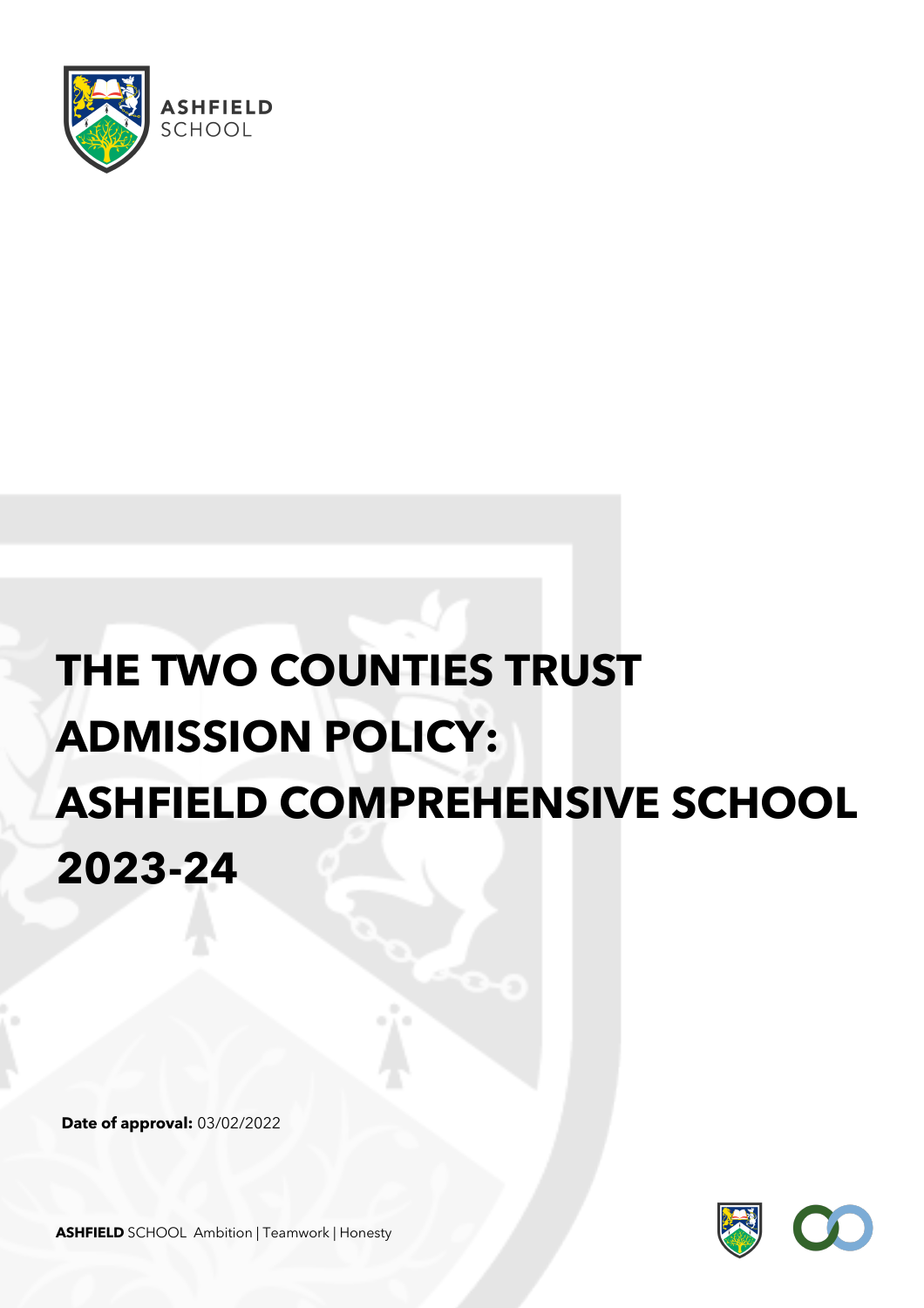The Two Counties Trust is a family of academies with a shared ethos, common values and collective goals. The Trust has a clear mission which is to transform the lives of our students and to release their potential through excellent education and the opportunity to acquire new skills. All academies within the Trust are united in their vision to rapidly improve the learning experience of their students and raise the aspirations of the local communities which they serve. The admission arrangements for our academies reflect their own local communities and their distinctive and individual academy ethos.

This policy has been written in accordance with the DfE's Schools Admission Code (September 2021).

The Two Counties Trust is the Admissions Authority for all academies within is the Trust, who have determined that all admissions for entry into 2023/24 will be co-ordinated through the Local Authority's co-ordinated admission arrangements.

## **1. The Application Process**

Parents/Carers of Year 6 children should apply for a place within one of our academies either online via the home Local Authority's website or on the home Local Authority's Common Application Form (CAF), which must be completed and returned by 31 October to be considered as an on-time application.

All applications received by the relevant closing date will be considered first. Where there are more applications than places, these will be ordered in accordance with the approved oversubscription criteria for each academy. All late applications received after the closing date will receive the lowest priority and will be considered after those that have been received on-time. If an application is late due to exceptional circumstances a request can be made to the Trust to take those circumstances into account.

It is the legal responsibility for the Local Authority where the child resides to co-ordinate this process.

Derbyshire residents should apply through:

https://www.derbyshire.gov.uk/education/schools/school-places/apply-for-a-school-place.aspx

Nottinghamshire residents should apply through:

https://www.nottinghamshire.gov.uk/education/school-admissions

Residents outside of Derbyshire and Nottinghamshire should apply for a place through their own Local Authority.

## **2. Exceptional Circumstances**

If a change of circumstances takes place after the closing date for applications, but before all places have been ranked and allocated by the Local Authority, the exceptional circumstances may be taken into account during the allocation process. Evidence is required to support any request to consider any request to consider exceptional circumstances.

The Trust, as Admission Authority, will decide if the change of circumstances is 'exceptional'.

## **3. Decisions**

All decisions about admissions will be made using this policy and relevant oversubscription criteria for each academy.

All offers for normal admission round Year 7 places will be made on National Offer Day 1<sup>st</sup> March, or the next working day by the home Local Authority.

All offers for in-year places will be made within ten school days of application.

## **4. Oversubscription**

Children who have an Education, Health and Care Plan which names the academy will automatically be offered a place.

#### **If your child has an education, health and care plan, different arrangements apply and you should contact your home Local Authority.**

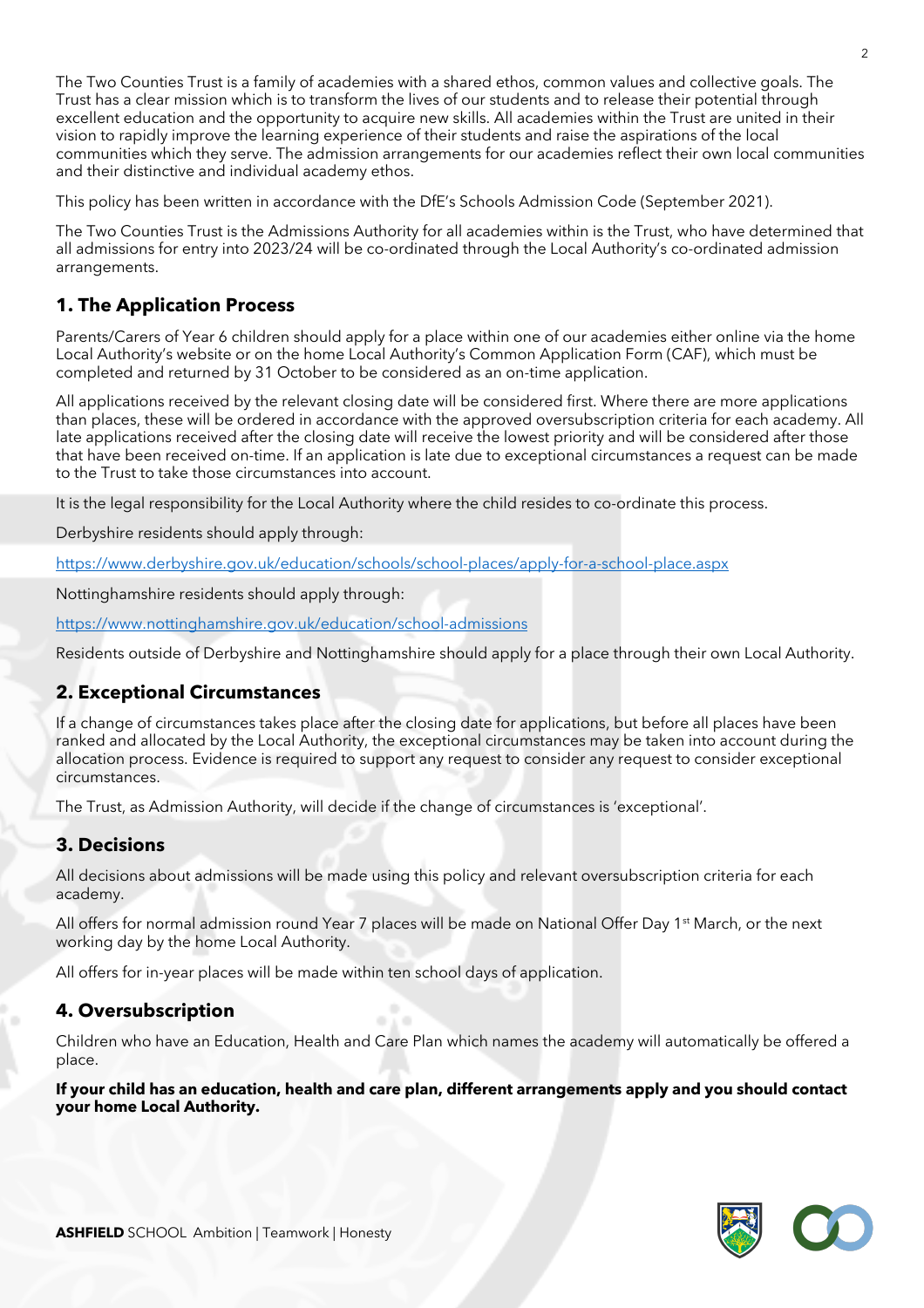Priority is given to Looked After Children and all previously Looked After Children, including those children who appear (to the admission authority) to have been in state care outside of England and ceased to be in state care as a result of being adopted.

*The academy may request sight of the adoption order, child arrangements order or special guardianship order together with a letter from the Local Authority that last looked after the child, confirming that they were looked after immediately prior to the order being made.* 

Other applications are then ranked in order following the academy's determined admission criteria, which is detailed in the 'oversubscription criteria' section in Appendix 1. Please note a place cannot be guaranteed for any child, even those living in an academy's normal catchment area.

## **5. Catchment Areas**

Catchment area details are detailed in the links below or by visiting the residing authority websites.

www.nottinghamshire.gov.uk/schoolcatchments

www.derbyshire.gov.uk/education/schools/school-places/secondary-admissions/parents-guide/howto-apply/findyour-nearest-school/find-your-nearest-school.aspx

A map of our catchment area can be found on our school's website.

https://www.ashfield.ttct.co.uk/wp-content/uploads/sites/5/2021/09/Ashfield-School-Catchment-Area.pdf

## **6. Waiting Lists**

In the event of oversubscription, the academy will operate a waiting list for all year groups. A child's place on the list will be determined by the admissions criteria. Each added child will require the list to be ranked again in line with the published oversubscription criteria.

## **7. In-Year Admissions**

All applications made outside of the normal year of entry should be made directly to the academy at https://ashfield.applicaa.com/inyearform. If a place is available in the appropriate year group, then that will be offered. If no place is available, the application will be refused and a right of appeal offered.

## **8. Independent Admission Appeals**

8.1 Year 6 into Year 7 appeals (normal admissions round)

Parents who have been refused a place into the normal round of admissions from Year 6 into Year 7 have the right to appeal this decision to an independent panel. Parents wishing to appeal should contact Nottinghamshire County Council at https://www.nottinghamshire.gov.uk/education/school-admissions/appeal-a-school-admissiondecision

#### 8.2 In-Year admission appeals

Parents who have been refused an in-year place at the academy have the right to appeal this decision, which will be managed through the Two Counties Trust. Parents wishing to appeal should complete the appeal form, which can be found on the academy's website. https://www.ashfield.ttct.co.uk/information/admissions/

Appeals will be held in line with the DfE's School Admission Appeals Code (February 2012).

## **9. Withdrawing an Offer or a Place**

The academy will not withdraw an offer of a place unless it has been offered in error, a parent/carer has not responded within a reasonable period of time, or it is established that the offer was obtained through a fraudulent or intentionally misleading application.

Following an in-year offer of a place, the admission authority requires acceptance from parents/carers within 10 school days of the offer being made.

Where an offer is withdrawn on the basis of misleading information, the application will be considered afresh, and a right of appeal offered if an offer is refused.

No academy within the Trust will withdraw a place once a child has started at the academy, except where that place was fraudulently obtained. In deciding whether to withdraw the place, the length of time that the child has

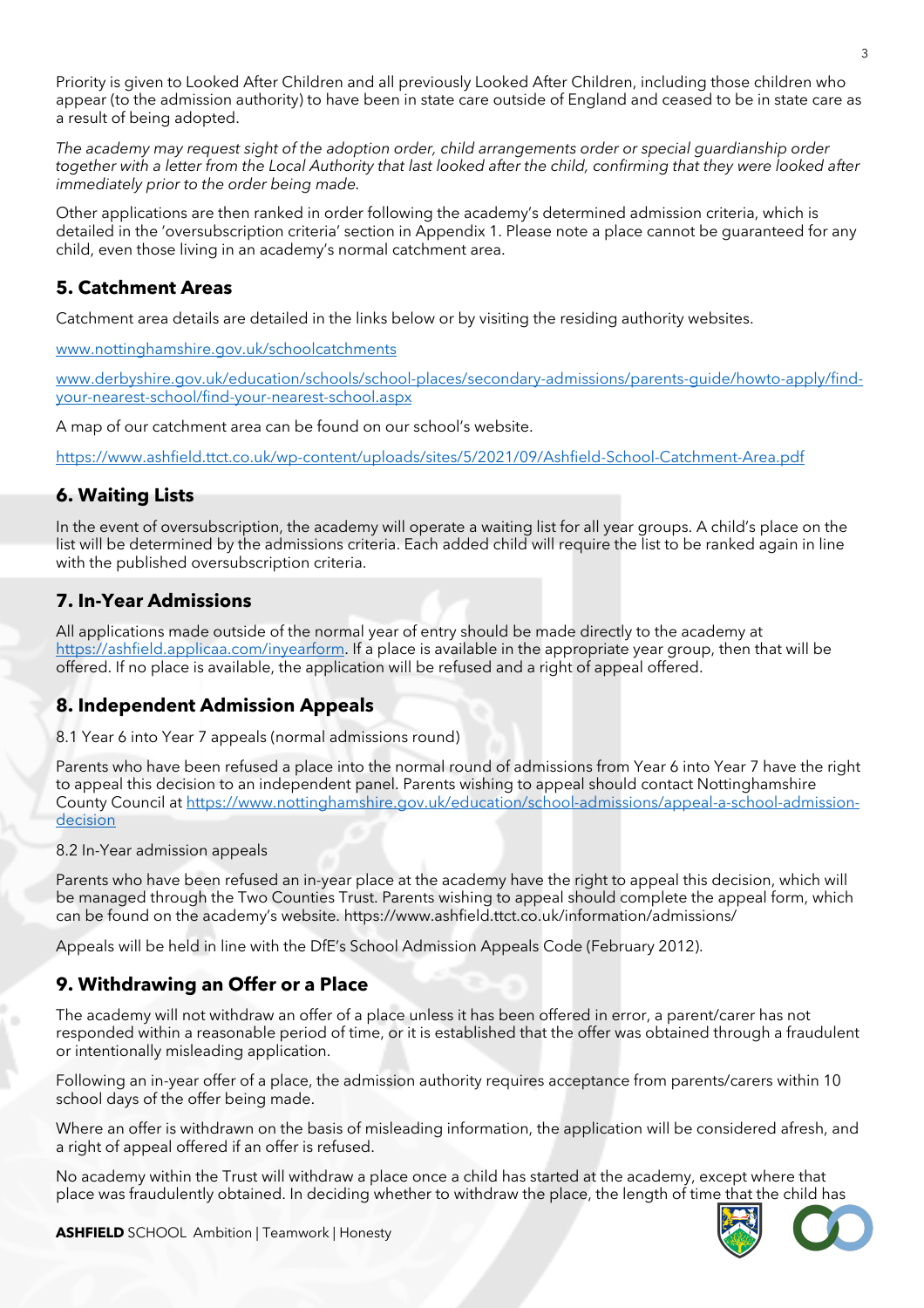been at the academy will be taken into account. Each case will be considered individually and it may be considered appropriate to withdraw the place if the child has been at the academy for less than one term.

## **10. Admission of Children outside of their Normal Age Range**

Parents may seek a place for their child outside of their normal age group. The academy anticipates that children will only be educated outside of their normal age group in very exceptional circumstances, for example where the student has missed education due to ill health. As the Admission Authority, we will make decisions on the basis of the circumstances of each case and in the best interests of the child. This will include taking into account the parent/carer's views, information about the child's academic, social and emotional development and where relevant, the views of a medical professional. When informing a parent/carer of our decision on the year group the child will be admitted to, the reasons will be clearly set out.

To request a delayed entry, parents are requested to make an application for their child's normal age group at the usual time in accordance with this policy and at the same time submit a request for admission out of the normal age group. Further information about this process will be provided to parents upon their request for admission outside of the normal age group.

## **11. Tie Breaker**

In the event that there are two applications which cannot otherwise be separated, the allocation of a place will be by lot, where names will be drawn from a hat by an independent person. This process will be independently verified.

## **12., Fair Access Protocol**

All Two Counties Trust academies participate in their Local Authority's Fair Access Protocol.

## **13. Second Applications (Further Appeals)**

Ordinarily only one application may be made for an academy per academic year. In exceptional circumstances, and at its sole discretion, the Trust may allow a further application to be made where there has been a significant and material change in the circumstances of the parent, the child or the school.

The Trust will determine if the circumstances meet the threshold for a second application.

## **14. Definitions**

#### **Looked After Child**

A Looked After Child is a child who is (a) in the care of a Local Authority, or (b) being provided with accommodation by a Local Authority in the exercise of their social services functions (see the definition in Section 22(1) of the Children Act 1989) at the time of making an application to a school;

Previously Looked After Children are children who were looked after but ceased to be so because they were adopted, (or became subject to a child arrangement order or special guardianship order). Children who were adopted (or subject to child arrangements orders or special guardianship orders) immediately following having been looked after and those children who appear (to the admission authority) to have been in state care outside of England and ceased to be in state care as a result of being adopted

[\*State Care - a child is regarded as having been in state care outside of England if they were in the care of or were accommodated by a public authority, a religious organisation, or any other provider of care whose sole or main purpose is to benefit society.] (i.e. charity group that benefits society) but does not include private fostering whether in England or from outside of England.

#### **Brother or sister**

The term "brother or sister" includes half brother or sister, stepbrother or sister or legally adopted child being regarded as the brother or sister living at the same home address.

#### **Residence**

For the purpose of processing a school application a single home address must be used. The child's place of residence is taken to be the parental home at which they normally reside. Where parents claim equal or dual residency, they must prioritise one address over the other, or risk the application not being processed.

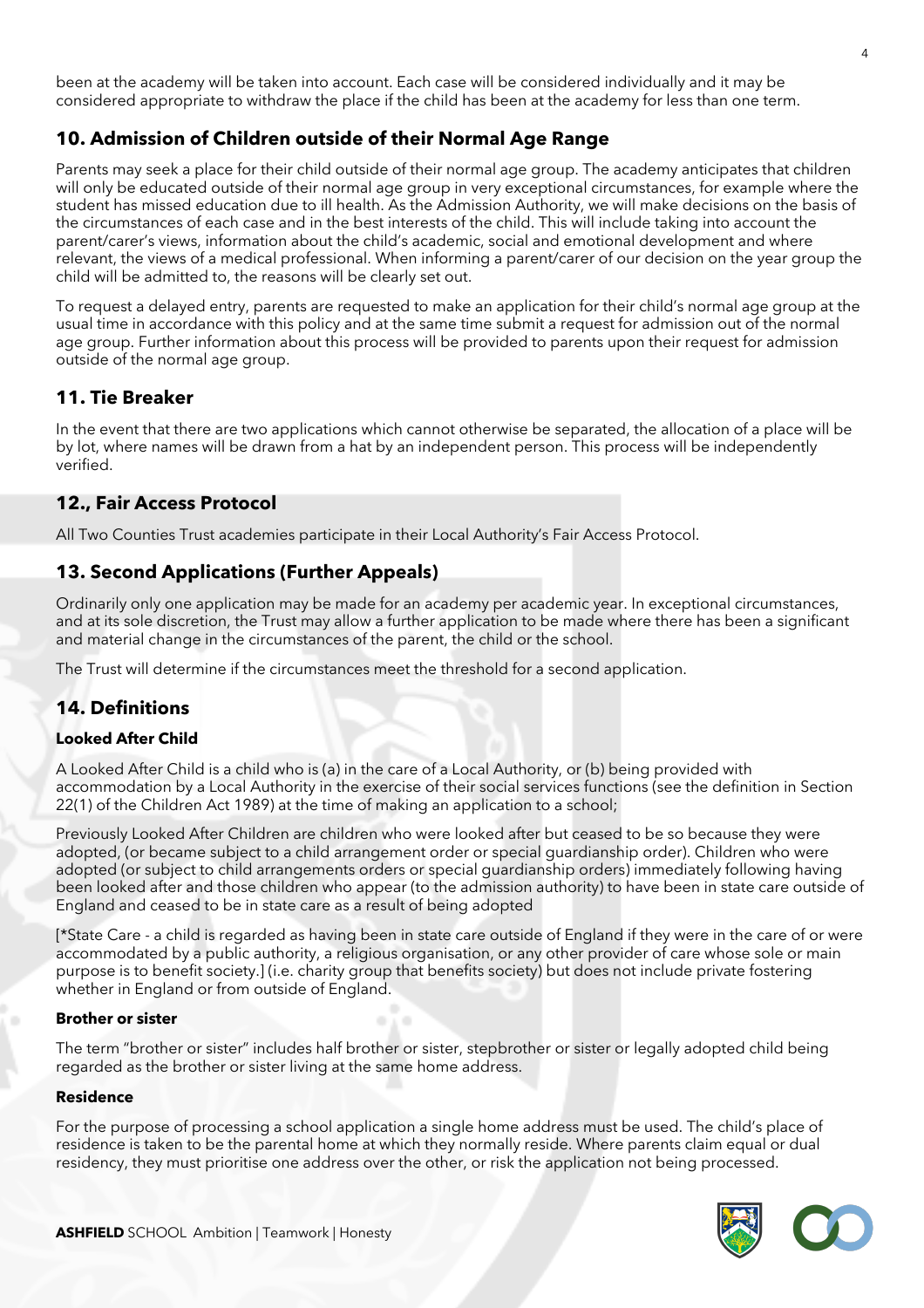The Trust may request evidence of the home address and the Trust will determine on the evidence produced if this evidence is sufficient to support the application.

Where any claimed residence arrangement is found to be false, and the child is yet to start at the allocated school, the place will be withdrawn as it will be considered obtaining the school place on fraudulent and/or or misleading grounds. In such circumstances the application will be considered afresh and determined at that time based on the correct information.

For children of UK service personnel (UK Armed Forces) and crown servants a unit postal address or quartering area address that has been formally declared by an official letter will be used as the home address prior to arrival into the UK.

#### **Measurement of Distance**

#### **Derbyshire:**

The Children's Services Department has a Geographic Information System (GIS) to measure the straight-line distance. It is measured by a standard straight-line distance calculated to within two metres. This measurement is taken from the postal address file, normally the house front door. For schools, the grid reference is taken from the postal address file and will normally be the nearest gate or entrance.

- Frederick Gent-one gate plotted
- Friesland-two gates plotted
- Heritage High- one gate plotted
- Springwell-two gates plotted
- Swanwick Hall-three gates plotted
- Wilsthorpe-three gates plotted

#### **Nottinghamshire:**

Distances are measured from the main administrative point at the school campus to an address point (using eastings and northings as defined by Ordnance Survey) to the child's home using Nottinghamshire County Council's computerised distance measuring software. In the event of two distances being equal, the County Council will measure to the next decimal point.

#### **At the time of admission**

A brother or sister (as defined in point ii) who will be in Year 7 – 11 at the time of admission.

## **15. Post-Sixteen and Sixth Form Admissions**

Academies have delegated control of their own sixth form admissions. For more Information, please see the details set out in the Academy specific information below.

An admission number for 6th form must be set if external candidates are to be considered. The admission number must relate only to those being admitted to the school for the first time. It is acceptable to exceed this if demand for available courses can be met. Applications should be submitted direct to the academy and not to the Local Authority or Trust.

Young people already on roll in the academy should apply directly through the academy for a place in the 6th form.

## **16. Published Admission Number (PAN)**

The PANs for entry into 2023 in our academies for Year 7 are:

| <b>Ashfield School</b>       | 405 |
|------------------------------|-----|
| <b>Frederick Gent School</b> | 180 |
| <b>Friesland School</b>      | 225 |

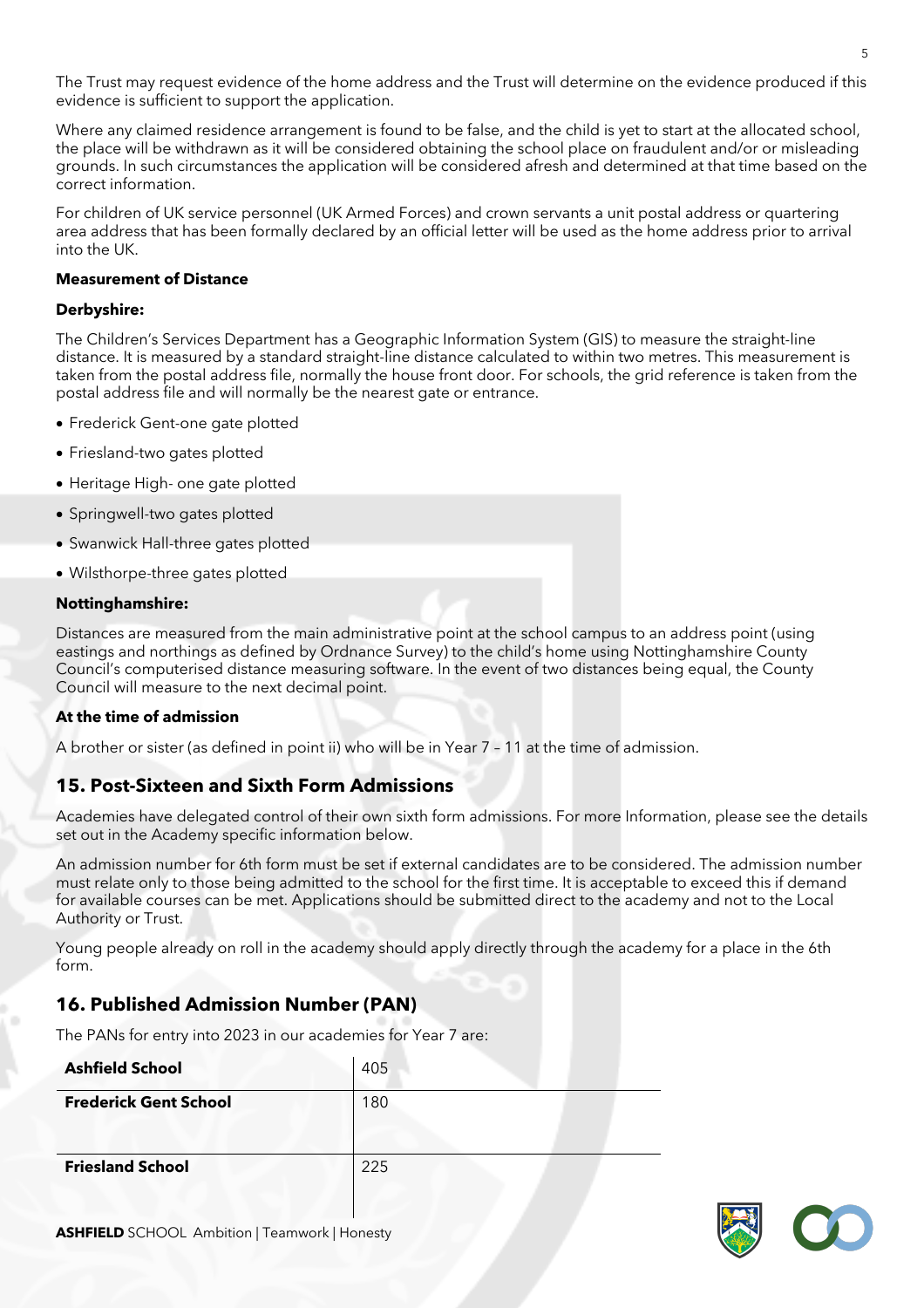| <b>Heritage High School</b>         | 200 |
|-------------------------------------|-----|
|                                     |     |
| <b>Manor Academy</b>                | 240 |
|                                     |     |
| <b>Selston High School</b>          | 180 |
|                                     |     |
| <b>Springwell Community College</b> | 180 |
|                                     |     |
| <b>Swanwick Hall School</b>         | 213 |
|                                     |     |
| <b>Wilsthorpe School</b>            | 210 |
|                                     |     |

## **17. Link/Feeder Primary Schools**

| <b>Ashfield School</b>       | The West Park Academy                                         |
|------------------------------|---------------------------------------------------------------|
|                              | Kirkby Woodhouse School                                       |
|                              | Woodland View Primary School                                  |
|                              | Mapplewells School                                            |
|                              | <b>Orchard School</b>                                         |
|                              | Greenwood Primary School                                      |
|                              |                                                               |
| <b>Frederick Gent School</b> | Glebe Juniors                                                 |
|                              | <b>Kirkstead Juniors</b>                                      |
|                              | Leys Junior School                                            |
|                              | Christ The King Junior School                                 |
|                              |                                                               |
| <b>Friesland School</b>      | Ashbrook School                                               |
|                              |                                                               |
|                              | Cloudside Academy                                             |
|                              | <b>Draycott Community Primary</b>                             |
|                              | <b>Firfield Primary School</b>                                |
|                              | Longmoor Primary School                                       |
|                              | Risley Lower Grammar Church of<br>England (VC) Primary School |
|                              | Trowell CofE Primary School                                   |
|                              |                                                               |
| <b>Heritage High School</b>  | Barlborough Primary School                                    |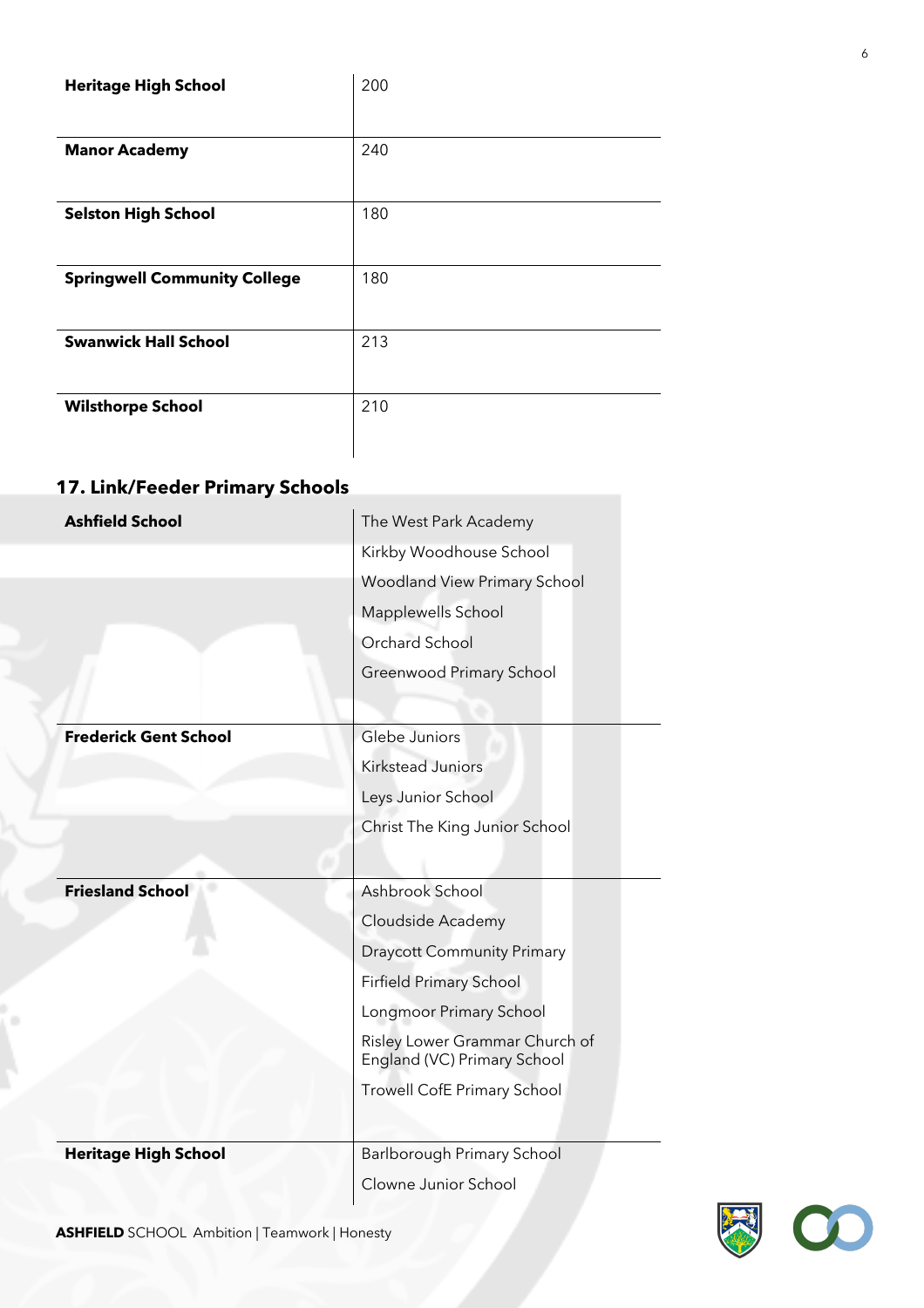|                                     | Creswell Junior School                                   |
|-------------------------------------|----------------------------------------------------------|
|                                     | Hodthorpe Primary School                                 |
|                                     | Whitwell Primary School                                  |
|                                     |                                                          |
| <b>Manor Academy</b>                | Northfield Primary and Nursery School                    |
|                                     | St Edmunds Church of England Primary<br>School           |
|                                     | Leas Park Junior School                                  |
|                                     | The Bramble Academy                                      |
|                                     | Peafield Lane Academy                                    |
|                                     | Farmilo Primary School                                   |
|                                     |                                                          |
| <b>Selston High School</b>          | <b>Bagthorpe Primary School</b>                          |
|                                     | <b>Brinsley Primary School</b>                           |
|                                     | Holly Hill Primary and Nursery School                    |
|                                     | Jacksdale Primary and Nursery School                     |
|                                     | Underwood Church of England and<br><b>Primary School</b> |
|                                     |                                                          |
| <b>Springwell Community College</b> | <b>Brimington Junior School</b>                          |
|                                     |                                                          |
|                                     | Hollingwood Primary School                               |
|                                     | <b>Inkersall Primary School</b>                          |
|                                     | <b>Staveley Junior School</b>                            |
|                                     | St Joseph's Catholic and CofE Primary<br>School          |
|                                     | <b>Barrow Hill Primary School</b>                        |
|                                     | Norbriggs Primary School                                 |
|                                     | Woodthorpe Primary School                                |
|                                     | Poolsbrook Primary School                                |
|                                     |                                                          |
| <b>Swanwick Hall School</b>         | Swanwick Primary School                                  |
|                                     | Riddings Junior School                                   |
|                                     | Somerlea Park Junior School                              |
|                                     | Heage Primary School                                     |
|                                     | Ironville & Codnor Park Primary School                   |
|                                     |                                                          |
| <b>Wilsthorpe School</b>            | Harrington Junior School                                 |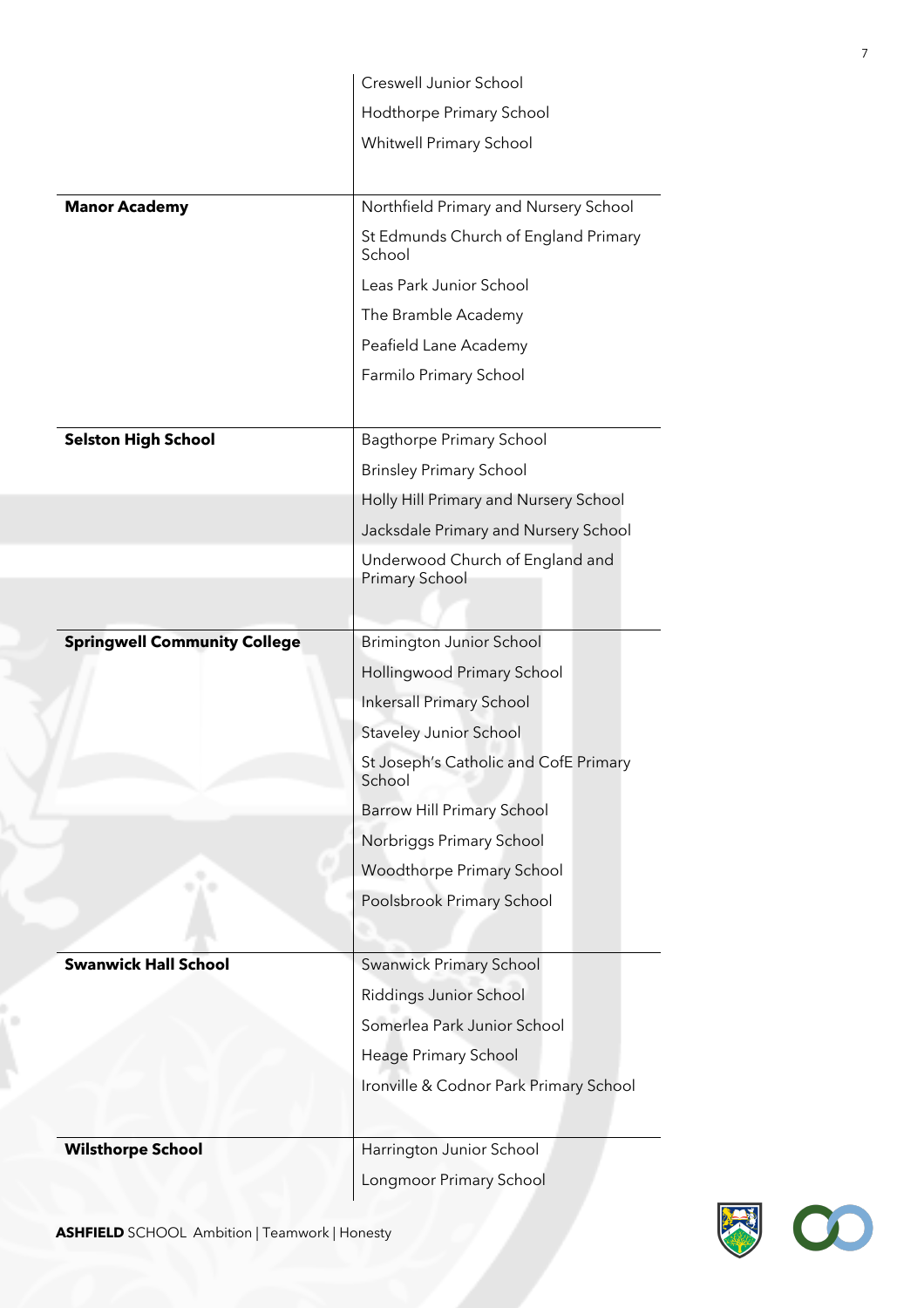## **18. Oversubscription Criteria Year 7 – 11 for Ashfield Comprehensive School (known as Ashfield School)**

- Looked After Children and all previously Looked After Children, including those children who appear (to the admission authority) to have been in state care outside of England and ceased to be in state care as a result of being adopted.
- Children who live in the catchment area at the closing date for applications and who, at the time of admission, will have a brother or sister attending the school.
- Other children who live in the catchment area at the closing date for applications.
- Children who live outside the catchment area, but who are attending a linked primary phase school (as listed in this policy) on the closing date for secondary applications and who will have a brother or sister at Ashfield School at the time of admission.
- Children who live outside the catchment area and who, at the time of admission, will have a brother or sister at Ashfield School.
- Children who live outside the catchment area but who are attending a linked primary phase school on the closing date for secondary applications.
- Other children who live outside the catchment area.

#### **6th Form**

The Published Admission number is 100 external places with a total of 300 students in Year 12. Ashfield School Sixth form is committed to providing places on an open-access basis. Our entry requirements are generic and indicative only. The sixth form is committed to recruiting with integrity.

Careers education and information, advice and guidance is provided at all stages and takes into account a range of factors including GCSE score, predicted grade, actual grade and other factors. The Sixth Form reserves the right to refuse admission to a course in some cases, even where the generic requirements are met. This is in the interests of student success.

#### **Application Process**

Application for admission into Ashfield Post-16 are detailed below. An applicant will only be admitted into Post-16 provided they meet the admission criteria for individual courses; applicants must meet the minimum entry requirements to progress onto the appropriate level of study e.g. A levels or Level 3 qualifications. All those seeking admission into Post-16 must achieve the necessary grades for access onto the courses they have chosen.

#### **Internal Applicants**

Internal students already studying at the academy who meet the academic criteria of the policy will be offered a place, subject to the published admission number.

#### **Over subscription for Sixth Form**

Should oversubscription criteria be required because there are more applications than places available the following oversubscription criteria will be used:

- Looked After Children and all previously Looked After Children, including those children who appear (to the admission authority) to have been in state care outside of England and ceased to be in state care as a result of being adopted.
- Children who do not presently attend the school, but who meet the academic entry requirements.

In the event of oversubscription of the above criteria, proximity to the school will be used with those living nearer to the school given priority. Distance measurement is as the crow flies from the home address to the school using google maps.